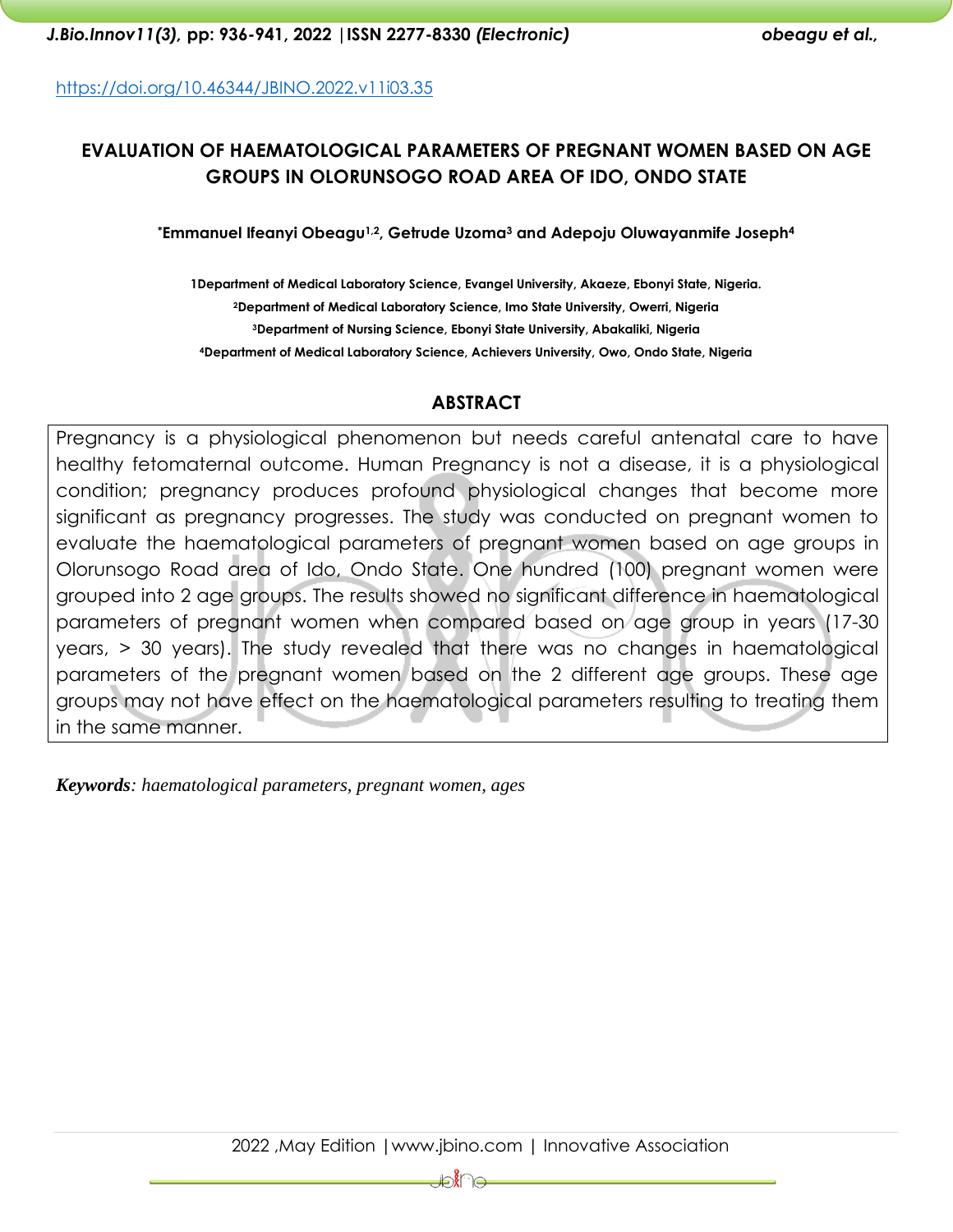#### **INTRODUCTION**

Pregnancy is a physiological phenomenon but needs careful antenatal care to have healthy fetomaternal outcome (Sobia *et al.,* 2013; Obeagu *et al.,* 2014). Human Pregnancy is not a disease, it is a physiological condition; pregnancy produces profound physiological changes that become more significant as pregnancy progresses. The hormonal changes start from the ovaries, and then later the placenta. The first hormone to make its appearance after conception is human chorionic gonadotropin (hCG) then followed by hormones like; estrogen, progesterone, prolactin, renin and human placental lactogen (Adnan, 2018). It is also worth mentioning that adequate levels of circulating thyroid hormones are of primary importance for normal reproductive function, all these changes are accompanied by growing uterus with gradual mechanical effect (Adnan, 2018). Pregnancy is the time during which one or more offspring develops inside a woman's womb. In a pregnancy, there can be multiple gestations, as in the case of twins or triplets. Childbirth usually occurs approximately 38 weeks after conception. In case of women who have a menstrual cycle length of 4 weeks, this is approximately 40 weeks from the last normal menstrual (Mohamed *et al.,* 2016).

The most common haematological parameters are the indicators of haemoglobin concentration. Low haemoglobin in the blood is widely identified as a haematological abnormality and it is associated with adverse pregnancy outcome (Swapan *et*  *al.,* 2013). Physiologic anaemia is the term often used to describe the fall in haemoglobin concentration that occurs during normal pregnancy results from plasma volume increases above normal by the end of gestation although the red cell masses itself increase by some and still leads to a fall in haemoglobin concentration with a feature of normocytic and normochromic type of anaemia (Swapan *et al.,* 2013). It is very difficult to define a normal reference range for haemoglobin concentration during pregnancy. According to the standard laid down by WHO, anaemia in pregnancy is present when the haemoglobin concentration in the peripheral blood is 100ml or less. Anaemia contributes to intrauterine growth restriction, preterm labour, abortions and it is also a primary cause of low immunity of both the mother and the baby, which makes them prone for several life threatening infections (Imam and Yahaya, 2008). During this stage of pregnancy there is physiological adjustment in the circulatory system that the amount of haemoglobin may be significantly reduced below what is normal for an adult woman. This is referred to as physiological anaemia which is due to haemodilution resulting from the disproportionate increase in the plasma volume and red cell mass in pregnancy (Obeagu, 2018; Obeagu *et al.,* 2021; Obeagu *et al.,* 2021; Hope *et al.,* 2019)

.The study was done to compare the haematological parameters of pregnant women based on age brackets.

#### **MATERIALS AND METHOD**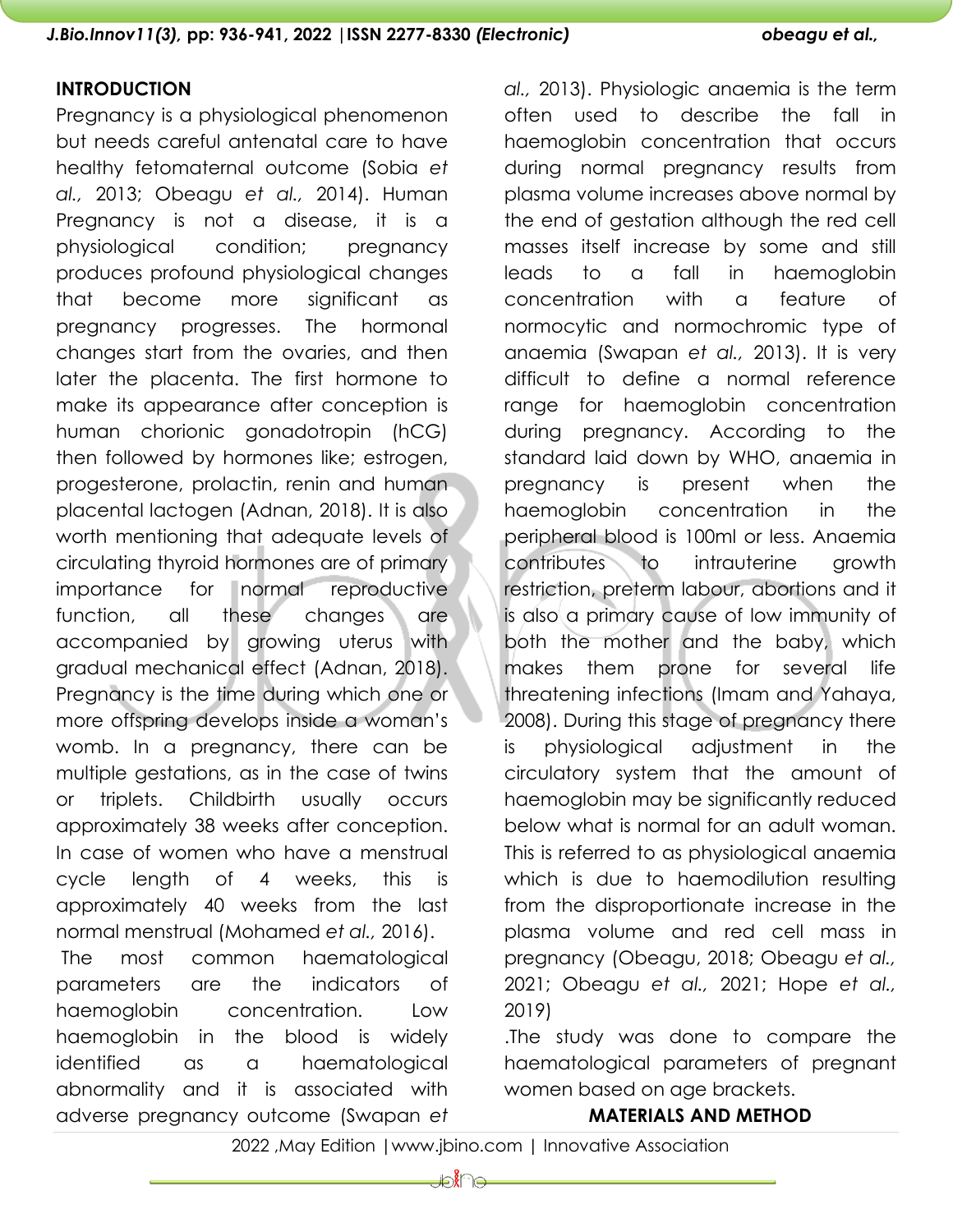## **Research design**

The study is a hospital based crosssectional study among pregnant women based on age groups.

#### **Study area**

This study was carried out at Olorunsogo area of Ido, OndoState**.** 

#### **Target population**

A total of one hundred subjects were recruited for the study. One hundred (100) pregnant women were grouped into 2 age groups.

## **Blood collection**

5ml of venous blood was collected from each participant into an Ethylene Diamine Tetra-acetic Acid (EDTA) bottle which was then used for the determination of full blood count.

#### **Validation of instruments**

The Full Blood Count (FBC) was revalidated with thin film after processed via automation.

#### **Method of the test**

**Full Blood Count (FBC)**: Measurement of haemoglobin, red blood, cells, white blood cells and platelets count were done by  **RESULT** 

automation using ADVIA® 2120i Haematology system (SIEMENS). The cell count was cross check by experienced Medical Laboratory Scientist on duty.

#### **Method of data analysis**

The data were presented in tables and were presented as mean ± standard deviation and added using statistical packages for social sciences (SPSS, Version 20.0) and level of significance set at as p≤ 0.05.

#### **Ethical clearance**

Ethical consideration was sought from the Ethical Committee, Federal Medical Center Owo, Ondo state to use their facility for this research. Before collection of samples, information regarding the study was explained to the subjects. Oral and written consent form to participation in the study was obtained. The names of the patients from which samples were taken was not in any case disclosed as confidentiality was strictly adhered

|  | Table 1: Hematological Parameters of pregnant women based on Age group |  |  |  |  |
|--|------------------------------------------------------------------------|--|--|--|--|
|  |                                                                        |  |  |  |  |
|  |                                                                        |  |  |  |  |
|  |                                                                        |  |  |  |  |

| <b>Parameters</b>                   | 17-30 years      | 30years          | $t-$         | <b>P</b> -   |  |
|-------------------------------------|------------------|------------------|--------------|--------------|--|
|                                     |                  |                  | <b>VALUE</b> | <b>VALUE</b> |  |
| $PCV$ $(\frac{9}{6})$               | $34.80\pm 6.99$  | $33.90 \pm 9.87$ | 1.737        | 0.786        |  |
| <b>HEMOGLOBIN</b> (g/dl)            | $12.94 \pm 1.98$ | $12.66 \pm 2.79$ | 1.647        | 0.897        |  |
| <b>RED BLOOD CELL</b>               | $4.58 \pm 1.79$  | $4.38 \pm 1.94$  | 0.362        | 0.453        |  |
| COUNT $(x 10^{12}/L)$               |                  |                  |              |              |  |
| <b>TOTAL WBC</b> $(\times 10^9$ /L) | $11.17 \pm 3.97$ | $11.45 \pm 4.24$ | $-3.346$     | 0.432        |  |
| LYMPHOCYTE (%)                      | $51.5 \pm 7.87$  | $52.7 \pm 8.56$  | $-3.643$     | 0.893        |  |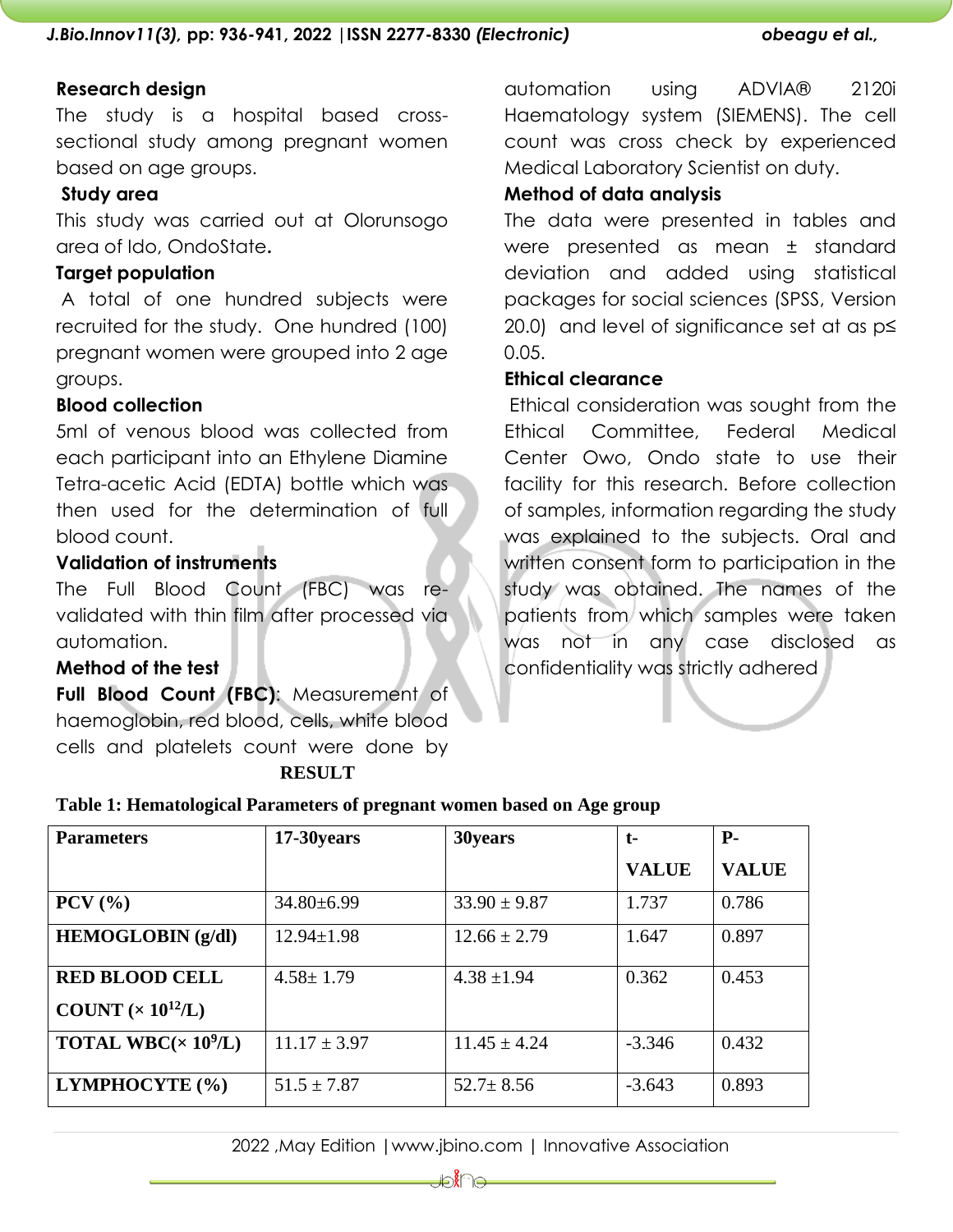*J.Bio.Innov11(3),* **pp: 936-941, 2022 |ISSN 2277-8330** *(Electronic) obeagu et al.,*

| <b>NEUTROPHIL (%)</b>    | $46.6 \pm 6.93$  | $45.76 \pm 9.17$ | $-1.238$ | 0.476 |
|--------------------------|------------------|------------------|----------|-------|
| <b>MONOCYTES</b> (%)     | $2.3 \pm 0.56$   | $2.7 \pm 0.2$    | $-2.122$ | 0.967 |
| EOSINOPHIL (%)           | $0.6 \pm 0.01$   | $0.3 \pm 0.01$   | 1.233    | 0.675 |
| MCV(FL)                  | $91.51 \pm 6.9$  | $93.85 \pm 7.7$  | $-2.843$ | 0.472 |
| MCHC(g/dl)               | $32.78 \pm 8.4$  | $34.51 \pm 7.9$  | 3.394    | 0.856 |
| MCH(pg/CELL)             | $31.98 \pm 3.6$  | $30.63 \pm 9.4$  | 1.272    | 0.923 |
| <b>PLATELET COUNT(x)</b> | $214 \pm 34.78$  | $224 \pm 19.74$  | $-2.382$ | 0.562 |
| $10^9$ /L)               |                  |                  |          |       |
| <b>PDW</b>               | $16.43 \pm 4.96$ | $15.53 \pm 2.98$ | $-0.847$ | 0.934 |
| PLATELETCRIT (%)         | $0.194 \pm 0.03$ | $0.195 \pm 0.01$ | 0.384    | 0.826 |
| <b>MPV</b>               | $9.30 \pm 4.04$  | $9.58 \pm 2.54$  | 0.782    | 0.964 |
|                          |                  |                  |          |       |

 The table above showed no significant differences in PCV(34.80 $\pm$ 6.99%, 33.90  $\pm$ 9.87%, p=0.786) RBC(4.58± 1.79x1012/L, 4.38  $\pm 1.94$   $\times 10^{12}/L$ ,  $p=0.453$ , HGB(12.94±1.98g/dL, 12.66 ± 2.79g/dL, p=0.897), PDW(16.43 ± 4.96fL, 15.53 ± 2.98fL, p=0.934) WBC (11.17 ± 3.97x109/L, 11.45 ± 4.24x109/L, p=0.432), LYM (51.5 ± 7.87%, 52.7± 8.56%, p=0.841),Neutrophil  $(46.6\pm6.93\%, 45.76 \pm 9.17\%, p=0.476)$ Monocyte(2.3±0.56%, 2.7 ± 0.2%, p=0.967), Eosinophil(0.6± 0.01%, 0.3 ±0.01%p=0.675) MCV (91.51 ± 6.9fL, 93.85 ± 7.7fL, p=0.472), MCH (31.98 ± 3.6Pg, 30.63 ± 9.4Pg, p=0.923), MCHC (32.78 ± 8.4g/dL, 34.51 ± 7.9g/dL, p=0.856), PLT(214 ± 34.78x109/L, 224 ± 19.74x109/L, p=0.959), MPV (9.30 ± 4.04fL, 9.58 ± 2.54fL, p=0.964) and Plateletcrit (0.194 ± 0.03%, 0.195 ± 0.01%, p=0.826) when compared between the two age group.

**DISCUSSION**

# According to World Health Organization, one woman dies every minute from a pregnancy-related complication. The main causes of mortality are due to antepartum and postpartum haemorrhage, unsafe abortion, eclampsia, obstructed labour and infection (Chandra *et al*., 2012). Many physiological haematological changes occur during pregnancy due to continuous development of fetus (Chandra *et al*., 2012).These changes revert to normal after puerperium (Dennen *et al*., 2011). But, these changes are required to meet metabolic demands of mother and also ensure adequate oxygen delivery to fetus (Salas *et al*., 1993). Depending upon the degree of change in the haematological profile, the pregnancy outcome may vary (Akinbami *et al*., 2013). Thus, it becomes important to monitor haematological parameters during pregnancy, thereby improving its outcome.

It was observed in the hematological Profiles of pregnant women based on Age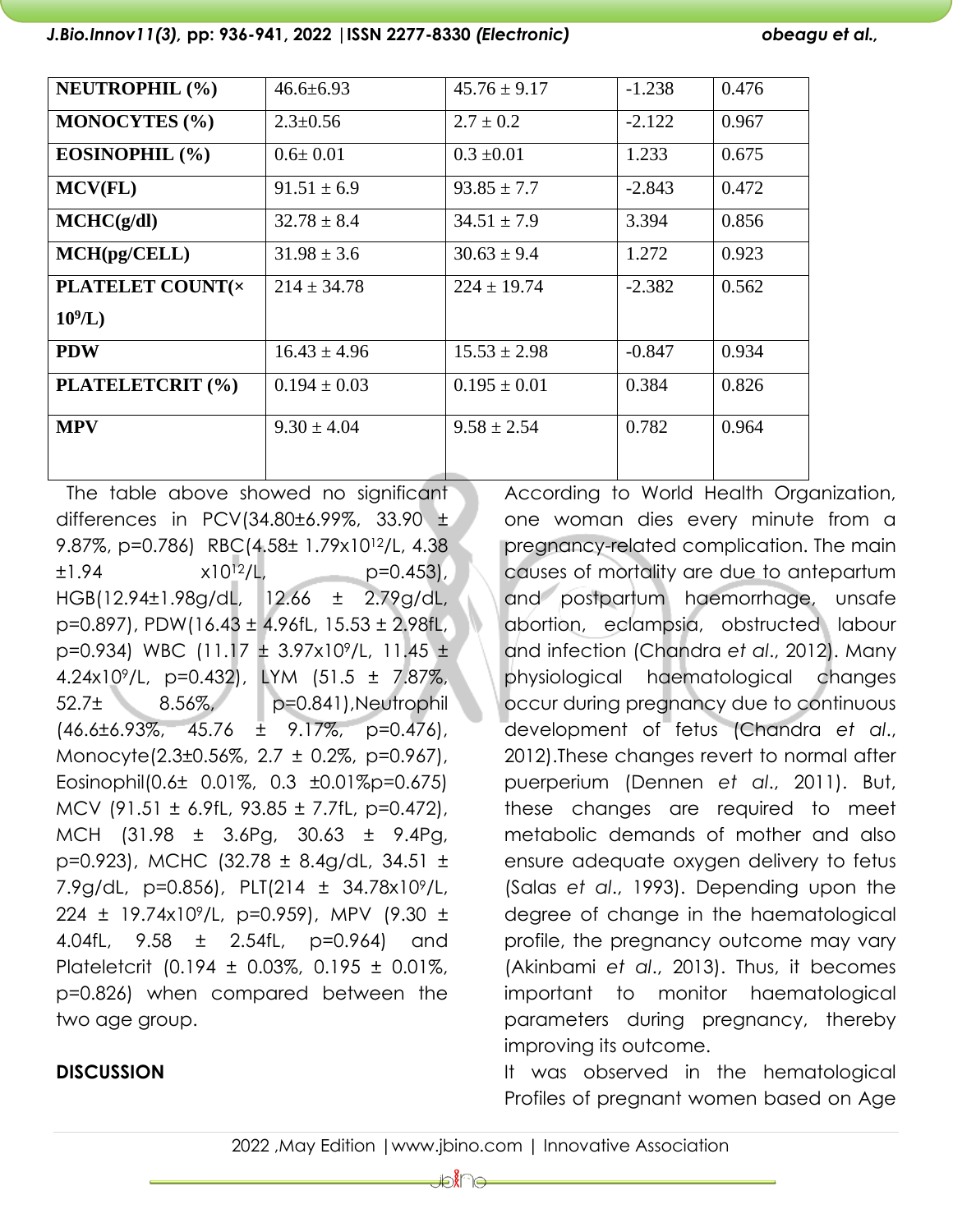that those of the age (17-30 years) had a packed cell volume or haematocrit of 34.80±6.99 (p-value 0.786); this is in tandem with World health organization standard of Packed cell volume or haematocrit volume of 33% to 38% as compared to 37% to 47% range associated with nonpregnant female. Also this correlates with the haematological profiles of pregnant women of the age bracket of 30 years and above having a Packed cell volume of 34.80±6.99 (p-value 0.786),which also falls within the World health organization standard for Packed cell volume. While Red cell count (4.58± 1.79x1012/L and 4.38  $\pm 1.94$  x10<sup>12</sup>/L, p=0.453), of the age brackets 17 years and 30 years and above, this however does not correlate with World health organization standard of 4.07 x 1012/L, however this does not pose any threat as this variations may be due to physiological changes at the different trimesters of their pregnancy. And more so the Total white cell count being  $(11.17 \pm$ 3.97x109/L, 11.45 ± 4.24x109/L, p=0.432), this is in correspondence with (Chandra *et al.,* 2012) that white cell count increases up to the reference range(4.5 to 11.0 x 109/L).

## **CONCLUSION**

The study revealed that there was no changes in haematological parameters of the pregnant women based on the 2 different age groups. These age groups may not have effect on the haematological parameters resulting to treating them in the same manner.

Adnan, A. (2018). The role of laboratory medicine for health during pregnancy. The Journal of International Federation of Clinical chemistry and Laboratory Medicine. 29(4): 280-284 .

Akinbami, A. A., Ajibola, S. O., Rabiu, K. A., Adewunmi, A. A., Dosunmu, A. O., Adediran, A., Osunkalu, V. O., Osikomaiya, B. I., and Ismail, K. A. (2013). Hematological profile of normal pregnant women in Lagos, Nigeria. International Journal of Women Health.5: 222- 232.

Chandra, S., Tripathi, K., Mishra, S., Amzarul, M., and Vaish, A. (2012). Physiological changes in hematological parameters during pregnancy. Indian Journal of Hematology and Blood Transfusion. 28 (3): 144–146.

Dennen, F., Ocaña, J., Karasik, S., Egan L., Paredes, N. and Flisser, A. (2011). Comparison of hemodynamic, biochemical and hematological parameters of healthy pregnant women in the third trimester of pregnancy and the active labor phase. BMC Pregnancy Childbirth,volume 33-39.

Imam, T.S.and Yahaya, A.(2008). Packed cell volume of pregnant women plays attending Dawakin Kudu General Hospital, Kano State, Nigeria International Journal of Pure and Applied Siences. 2(2): 46-50.

Mohamed, A. O., Hamza, K. M., and Babker, A. M. A. (2016). Physiological changes in some haematological and coagulation profile among Sudanese

# **REFERENCES**

2022 ,May Edition |www.jbino.com | Innovative Association